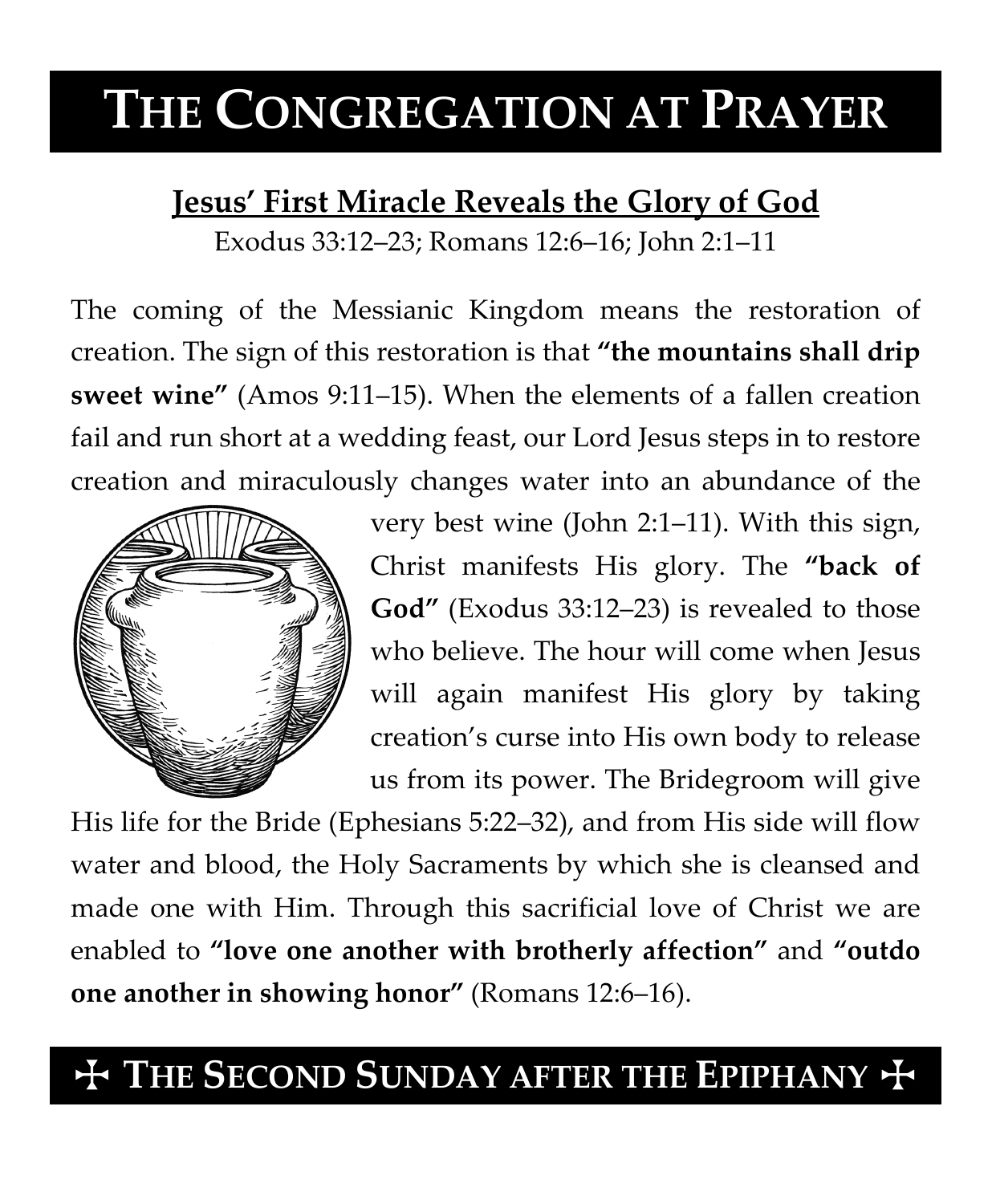#### **INVOCATION** (*make the sign of the holy cross and say*)

In the Name of the Father and of the  $\pm$  Son and of the Holy Spirit.

#### **THE APOSTLES CREED**

I believe in God the Father Almighty, Maker of Heaven and earth. And in Jesus Christ, His only Son, our Lord, who was conceived by the Holy Spirit, born of the Virgin Mary, suffered under Pontius Pilate, was crucified, died, and was buried. He descended into hell. The third day He rose again from the dead. He ascended into Heaven and is seated at the right hand of God the Father Almighty. From thence He will come to judge the living and the dead. I believe in the Holy Spirit, the Holy Christian Church, the communion of saints, the forgiveness of sins, the resurrection of the body, and the  $\pm$  life everlasting.

**PSALMODY** *(sing or read out loud each day)*

Psalm 111

### **LEARN BY HEART LUTHER'S SMALL CATECHISM:** The Ten Commandments

*The Eighth Commandment*

**You shall not give false testimony against your neighbor.**

*What does this mean?*

**We should fear and love God so that we do not tell lies about our neighbor, betray him, slander him, or hurt his reputation, but defend him, speak well of him, and explain everything in the kindest way.**

| Sunday:    | Psalm 50 | Genesis 45          | 2 Chronicles 23 | Acts 17:16-34    |
|------------|----------|---------------------|-----------------|------------------|
| Monday:    | Psalm 51 | Genesis 46:1-47:12  | 2 Chronicles 24 | Acts 18:1-22     |
| Tuesday:   | Psalm 52 | Genesis 47:13-26    | 2 Chronicles 25 | Acts 18:23-19:22 |
| Wednesday: | Psalm 53 | Genesis 47:27-48:22 | 2 Chronicles 26 | Acts 19:23-20:16 |
| Thursday:  | Psalm 54 | Genesis 49          | 2 Chronicles 27 | Acts 20:17-21:16 |
| Friday:    | Psalm 55 | Genesis 50:1-14     | 2 Chronicles 28 | Acts 21:17-23:11 |
| Saturday:  | Psalm 56 | Genesis 50:15-26    | 2 Chronicles 29 | Acts 23:12-24:27 |

#### **DAILY READINGS**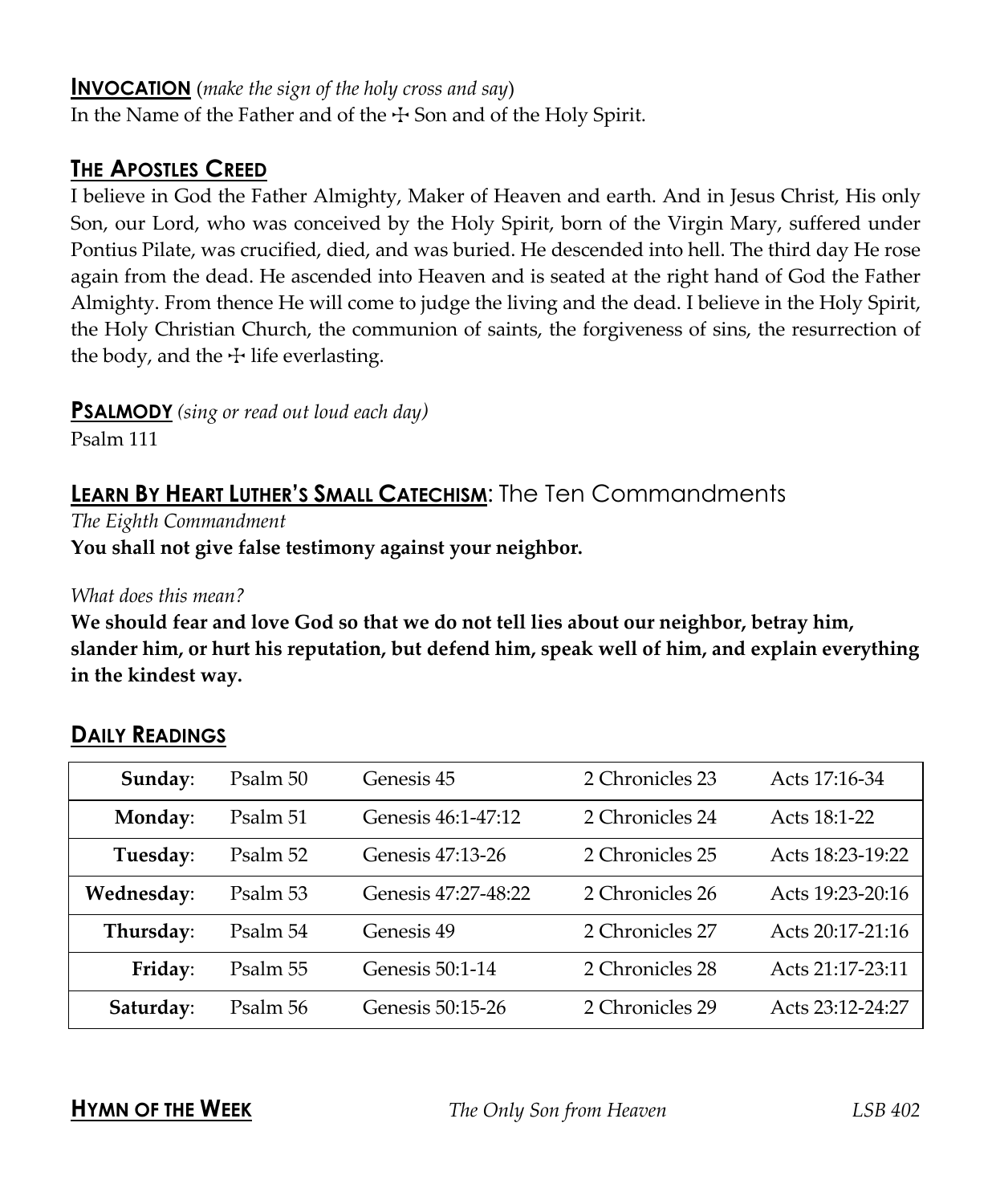#### **PRAYERS**

*The following suggestions are offered as an aid in developing the habit of praying for ourselves and others each week:*

**Sunday**: For the joy of the resurrection among us; for the fruit of faith nourished by Word and Sacrament.

**Monday**: For faith to live in the promise of Holy Baptism; for one's calling and daily work; for the unemployed; for the salvation and well-being of our neighbors; for schools, colleges, and seminaries; for good government and for peace.

**Tuesday**: For deliverance against temptation and evil; for the addicted and despairing, the tortured and oppressed; for those struggling with sin.

**Wednesday**: For marriage and family, that husbands and wives, parents and children live in ordered harmony according to God's Word; for parents who must raise children alone; for our communities and neighborhoods.

**Thursday**: For the Church and her pastors; for deacons, teachers, and other church workers; for missionaries and for all who serve the Church; for fruitful and salutary use of the blessed Sacrament of Christ's body and blood.

**Friday**: For faithful preaching of the holy cross of our Lord Jesus Christ; for the spread of His knowledge throughout the whole world; for the persecuted and oppressed; for the sick and dying.

**Saturday**: For faithfulness to the end; for the renewal of those who are withering in the faith or have fallen away; for receptive hearts and minds to God's Word on the Lord's Day; for pastors as they prepare to administer and for people as they prepare to receive Christ's holy gifts.

Almighty and Everlasting God, who governs all things in Heaven and on earth, mercifully hear the prayers of Your people and grant us Your peace through all our days; through Jesus Christ, Your Son, our Lord, who lives and reigns with You and the Holy Spirit, one God, now and forever.

O Lord, look down from Heaven. Behold, visit, and relieve Your servants who stand in need of our prayers: **[insert the names of family members, friends, church members, government officials, those in need, etc.]** Look upon them with the eyes of Your mercy. Grant them comfort and sure confidence in You. Defend them from all danger, and keep them in perpetual peace and safety, through Jesus Christ, our Lord.

Our Father who art in Heaven, hallowed be Thy Name, Thy Kingdom come, Thy will be done on earth as it is in Heaven; give us this day our daily bread; and forgive us our trespasses as we forgive those who trespass against us; and lead us not into temptation, but  $\pm$  deliver us from evil. For Thine is the Kingdom and the power and the glory forever and ever.